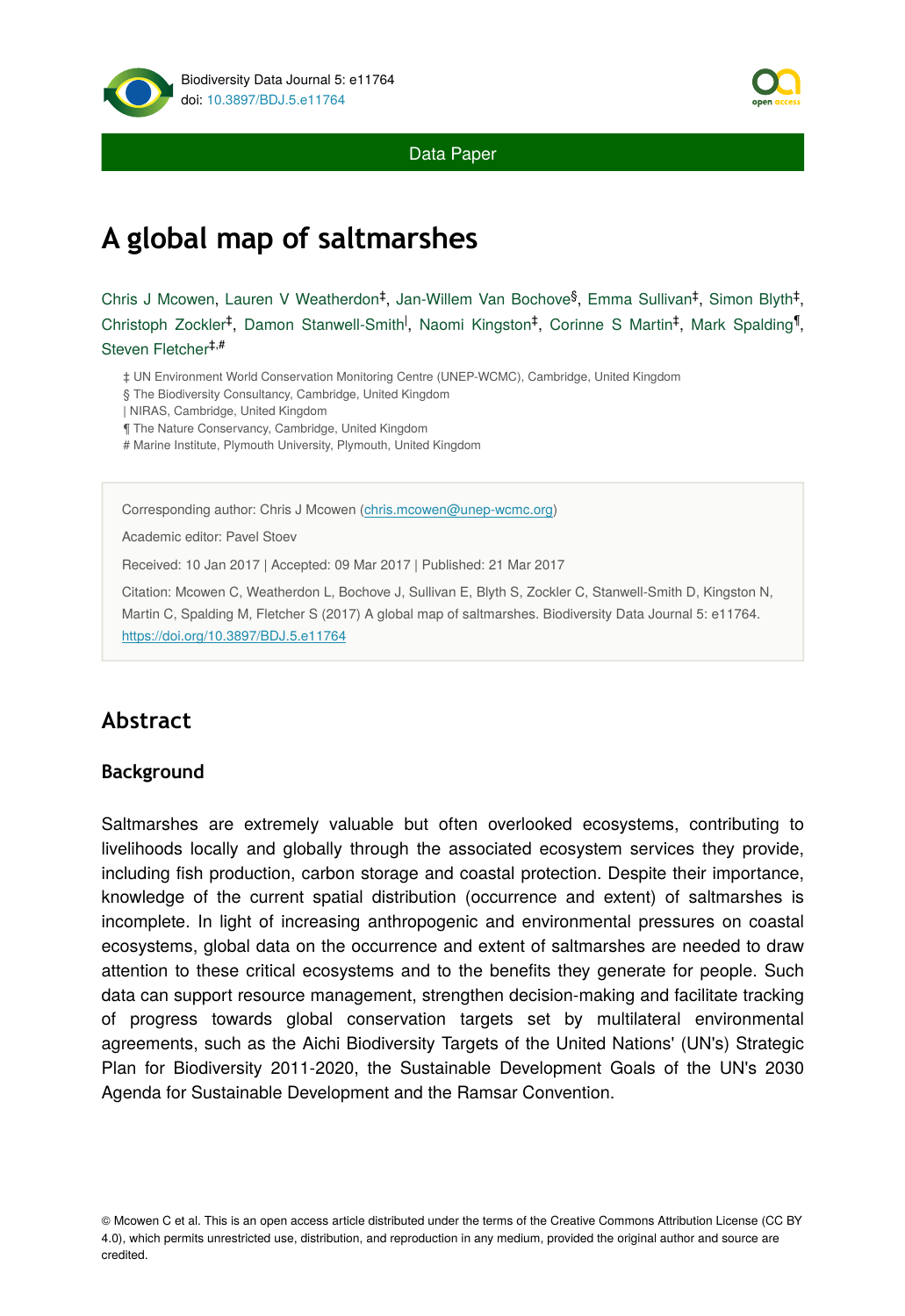#### **New information**

Here, we present the most complete dataset on saltmarsh occurrence and extent at the global scale. This dataset collates 350,985 individual occurrences of saltmarshes and presents the first global estimate of their known extent.

The dataset captures locational and contextual data for saltmarsh in 99 countries worldwide. A total of 5,495,089 hectares of mapped saltmarsh across 43 countries and territories are represented in a Geographic Information Systems polygon shapefile. This estimate is at the relatively low end of previous estimates (2.2-40 Mha), however, we took the conservative approach in the mapping exercise and there are notable areas in Canada, Northern Russia, South America and Africa where saltmarshes are known to occur that require additional spatial data. Nevertheless, the most extensive saltmarsh worldwide are found outside the tropics, notably including the low-lying, ice-free coasts, bays and estuaries of the North Atlantic which are well represented in our global polygon dataset. Therefore, despite the gaps, we believe that, while incomplete, our global polygon data cover many of the important areas in Europe, the USA and Australia.

# **Keywords**

saltmarsh, global, habitat, coastal, blue carbon, geospatial

## **Introduction**

Saltmarshes are highly productive ecosystems rich in biodiversity, consisting of a variety of plant species that provide important habitats for a wealth of fauna. In addition, they contribute to livelihoods locally and globally through the associated ecosystem services they provide. In particular, they are recognised as important carbon sinks that protect coastal areas from natural disasters, such as erosion and storm surges. Tidal saltmarsh communities (hereafter saltmarshes) comprise the upper, vegetated portion of intertidal mudflats, lying approximately between mean high water neap tides and mean high water spring tides. Saltmarshes occur worldwide, particularly in middle to high latitudes, and are usually restricted to comparatively sheltered locations. The vegetation of a saltmarsh consists of halophytic (salt-tolerant) herbs, grasses and low shrubs adapted to regular or occasional immersion by the tides. Within the saltmarsh community, there are often clear patterns of zonation, typically linked to inundation and salinity. Saltmarshes can be highly dynamic - prone to erosion, but also rapidly colonizing new sediments. Their distribution is not only influenced by, but also influences local physical processes and geomorphology including topography and creek patterns (Adam 1990). The species composition and type of saltmarsh varies from site to site and regionally (Fischer et al. 2000).

Saltmarshes are unique ecosystems, situated at the interface between terrestrial and marine ecosystems, and often further connecting saline and freshwater ecosystems. They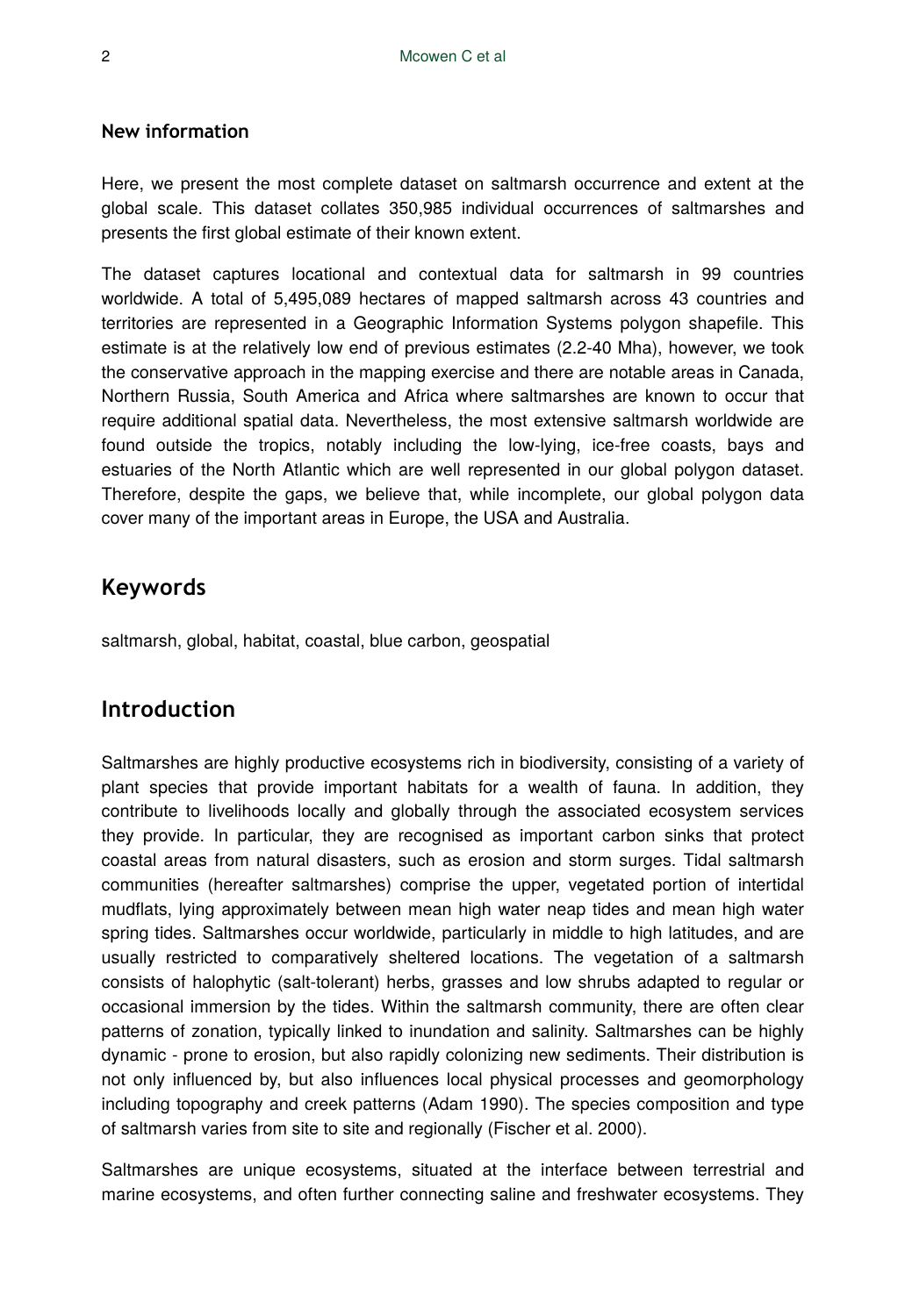provide critical habitat for numerous aquatic and terrestrial organisms, which use them as a refuge from predators and as a location to feed, shelter and spawn (Deegan et al. 2000). Furthermore, they act as high tide refuges for birds feeding on adjacent mudflats, as breeding sites for waders, gulls and terns and as a source of food for passerine and migratory birds (Greenberg et al. 2014). In addition, these wetlands provide valuable ecosystem services (Gedan et al. 2009) that are of significant commercial and recreational value. For example, saltmarshes increase the abundance of fish invertebrate stocks of importance ofr both commercial and recreational fishing; high diversity of birds found within marshes make them a popular location for tourists and bird watchers; they protect shorelines from erosion by buffering wave action and they protect water quality by filtering runoff and metabolising excess nutrients (Barbier et al. 2011).

Despite their importance, saltmarsh areas are declining around the world, having lost between 25% and 50% of their global historical coverage (Crooks et al. 2011, Duarte et al. 2008). Vast areas have been lost through conversion to agriculture, urban and industrial land, while remaining saltmarshes face many other current and potential threats (Gedan et al. 2009): land claim for industry, port facilities, transport infrastructure and waste disposal is still comparatively common; invasive species such as Spartina which threatens mudflat fauna and birds but also saltmarsh vegetation itself; many saltmarshes are being 'squeezed' between an eroding seaward edge and fixed flood defence walls and grazing has a marked effect on the structure and composition of saltmarsh vegetation by reducing the height of the vegetation and the diversity of plant and invertebrate species A range of other human activities can be locally damaging, including waste tipping, pollution and turf cutting (Neubauer 2009).

Due to the continued pressures placed upon saltmarshes, it is essential to establish a mapped baseline in order to assess change and enhance management efforts. Recent best estimates of the global area of saltmarsh range from 2.2 to 40 Mha Pendleton et al. 2012). One reason for the relatively large range in estimated area is that whist saltmarshes have been mapped locally, and even nationally in many places, there has never been a systematic attempt to map the distribution and extent of saltmarshes globally. This has prevented any accurate accounting of overall declines in this critical habitat, or indeed of geographic patterns in such declines. This is in stark contrast to other coastal systems such as coral reefs (Spalding et al. 2001), seagrasses (Green and Short 2003), and mangrove forests Giri et al. 2010, Spalding et al. 2010, Spalding et al. 1997).

Synthesis of existing saltmarsh distribution data into a global map began in 2007, but was never formally published. Using the groundwork established previously, the same general approach of constructing a mosaic map from multiple sources was resumed in 2013, and is presented here as the first detailed global map of saltmarshes.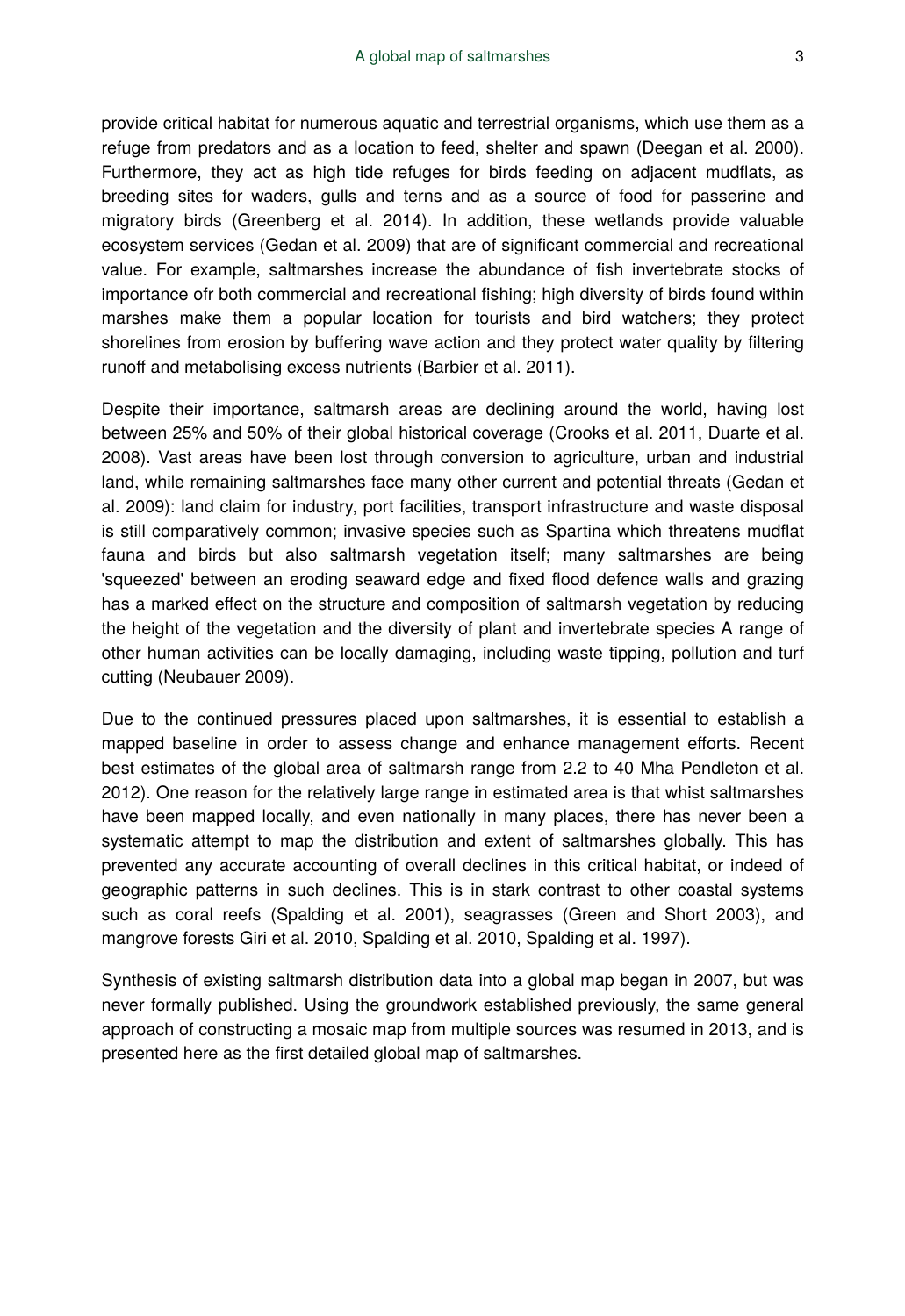# **General description**

**Purpose:** This composite dataset was developed to provide a baseline inventory of the extent of our knowledge regarding the global distribution of saltmarshes.

**Additional information:** This dataset represents a first step toward tracking the status and trends of saltmarshes globally, outlining our current state of knowledge and revealing locations where monitoring should be established or strengthened. Ongoing monitoring is essential to support progress toward the targets set by multilateral environmental agreements, such as the Aichi Biodiversity Targets of the United Nations' (UN's) Strategic Plan for Biodiversity 2011-2020, the Sustainable Development Goals of the UN's 2030 Agenda for Sustainable Development and the Ramsar Convention, with wetlands contributing substantially to achieving associated targets (see Ramsar Convention Secretariat (2016)). Datasets such as these can also help to inform global monitoring initiatives such as the Group on Earth Observations Wetlands (GEO-Wetlands) Initiative and the associated Global Wetlands Observing System (GWOS), which will draw from ongoing projects such as the Satellite-based Wetland Observation Service (SWOS) and GlobWetland-Africa. The dataset has direct application to indicator development through use in the Wetland Extent Trends (WET) Index (Dixon et al. 2016), for instance.

Knowledge of the extent of saltmarshes is important for calculating potential carbon storage in a manner akin to that done for mangroves (Hutchison et al. 2013) and seagrasses (Fourqurean et al. 2012), which can support decision-makers in implementing climate change mitigation measures and spatial planners in conducting area-based planning. This dataset and other similar datatsets outlining habitat distribution have also been used to support high-level screening by industry (Martin et al. 2015), offering a preliminary overview of areas of importance to biodiversity that can then be verified through *in situ* surveys.

This dataset will be updated as new data become available. We invite those with knowledge of saltmarsh occurrence and extent, or geospatial data that would improve the quality or extent of our knowledge - particularly with regards to change over time - to contact us.

The data are available as a compressed folder containing the following resources:

- 1. Polygon shapefile containing known distribution of saltmarshes, with contextual information (for spatial analysis; Table 1);
- 2. Point shapefile containing locations of saltmarsh, linked to an Access database with information on species present at each location (for reference purposes Table 2);
- 3. Table of data providers;
- 4. Detailed metadata sheet; and
- 5. Excel spreadsheet outlining definitions of saltmarshes by country and language.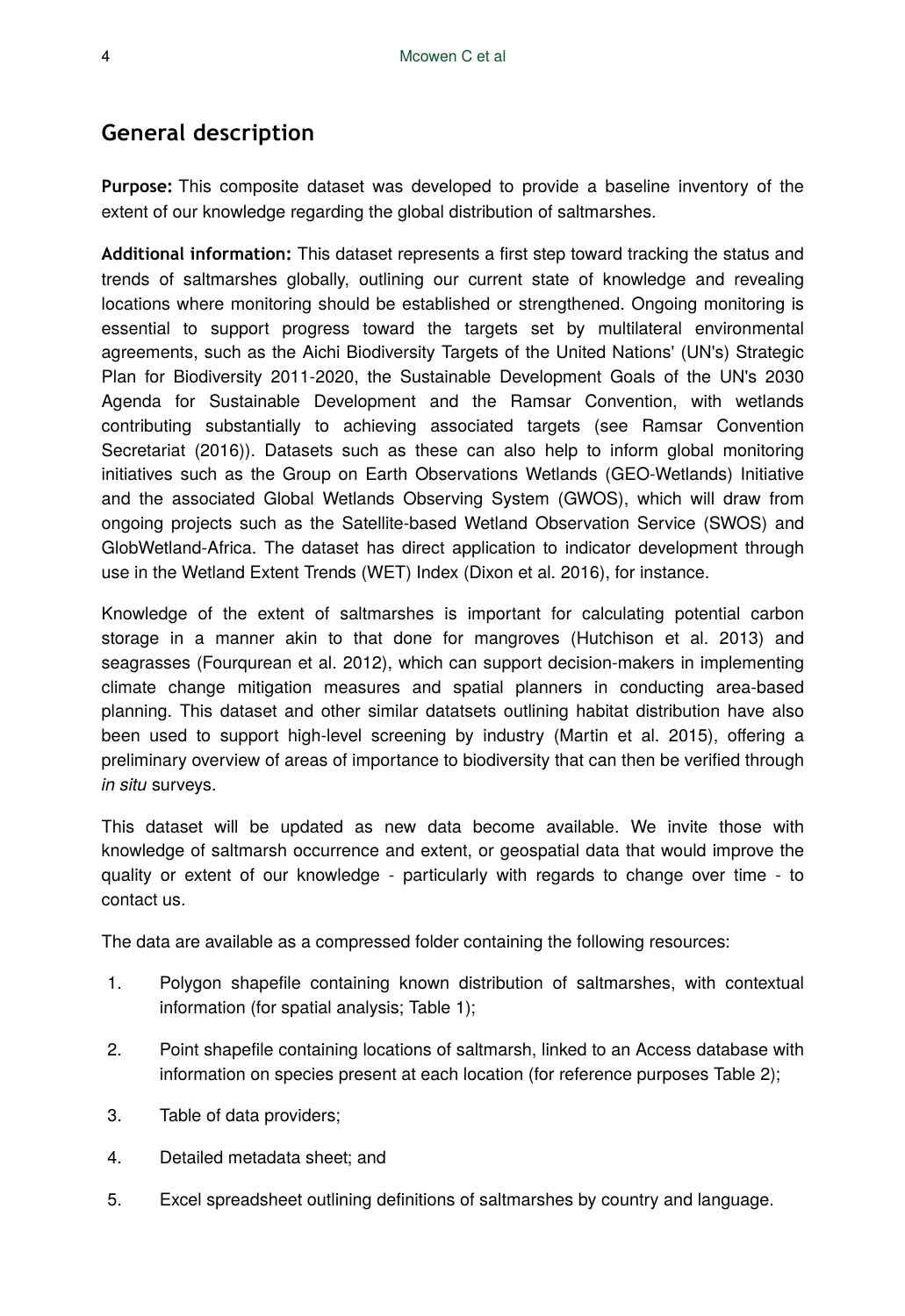#### Table 1.

Recorded salt marsh extent by region (in hectares), number of polygons, and time frame and highlevel methodology of data collection, as derived from the "Global Distribution of Saltmarsh" polygon dataset.

|                                  | Region                       | Area (Ha)* | <b>Number</b>  | <b>Start Date</b> | <b>End Date</b> | Methodology                                           |
|----------------------------------|------------------------------|------------|----------------|-------------------|-----------------|-------------------------------------------------------|
| North and<br>Central<br>America  | USA (Mainland, Hawa'ii)      | 1,723,410  | 123,697        | 01/01/1977        | 31/12/2012      | Remote<br>sensing, field<br>survey                    |
|                                  | Mexico                       | 272,527    | 437            | N/A               | N/A             | Remote<br>sensing                                     |
|                                  | USA (Alaska)                 | 161,483    | 8,949          | 01/01/1977        | 31/12/2012      | Remote<br>sensing, field<br>survey                    |
|                                  | Canada                       | 111,274    | 10,502         | 01/01/1995        | 31/12/2002      | Field survey                                          |
| South<br>America                 | Argentina                    | 118,870    | 3,086          | 01/03/2000        | 28/02/2003      | Remote<br>sensing, field<br>survey                    |
|                                  | Brazil, Uruguay, Chile, Peru | 37,858     | 385            | 01/03/2000        | 31/12/2011      | Remote<br>sensing, field<br>survey                    |
| Africa and<br>the Middle<br>East | South Africa                 | 6,147      | 1,561          | 01/01/2008        | 31/12/2008      | Remote<br>sensing                                     |
|                                  | Madagascar                   | 5,810      | $\overline{4}$ | 01/01/2011        | 31/12/2011      | Remote<br>sensing, field<br>survey                    |
|                                  | <b>United Arab Emirates</b>  | 4,797      | 174            | 07/10/2011        | 20/05/2014      | Remote<br>sensing                                     |
| <b>Europe</b>                    | Mainland Europe**            | 356,947    | 31,830         | 01/01/1999        | 13/02/2015      | Remote<br>sensing, field<br>survey,<br>ground-truthed |
|                                  | <b>Great Britain</b>         | 81,842     | 117,052        | 01/01/2006        | 31/12/2009      | Remote<br>sensing,<br>ground-truthed                  |
|                                  | Ireland (Republic of)        | 9,889      | 13,127         | 01/01/2006        | 31/12/2008      | Remote<br>sensing, field<br>survey                    |
|                                  | Iceland                      | 2,617      | 32             | 01/01/2006        | 31/12/2006      | Remote<br>sensing                                     |
| <b>Russian Federation</b>        |                              | 700,719    | 50             | 01/07/1973        | 31/07/2011      | Field survey                                          |
| China                            |                              | 549,506    | 21,958         | 01/01/1999        | 31/12/2008      | Remote<br>sensing                                     |
| Oceania                          | Australia                    | 1,325,854  | 14,145         | 01/01/2001        | 31/12/2001      | Remote<br>sensing,<br>ground-truthed                  |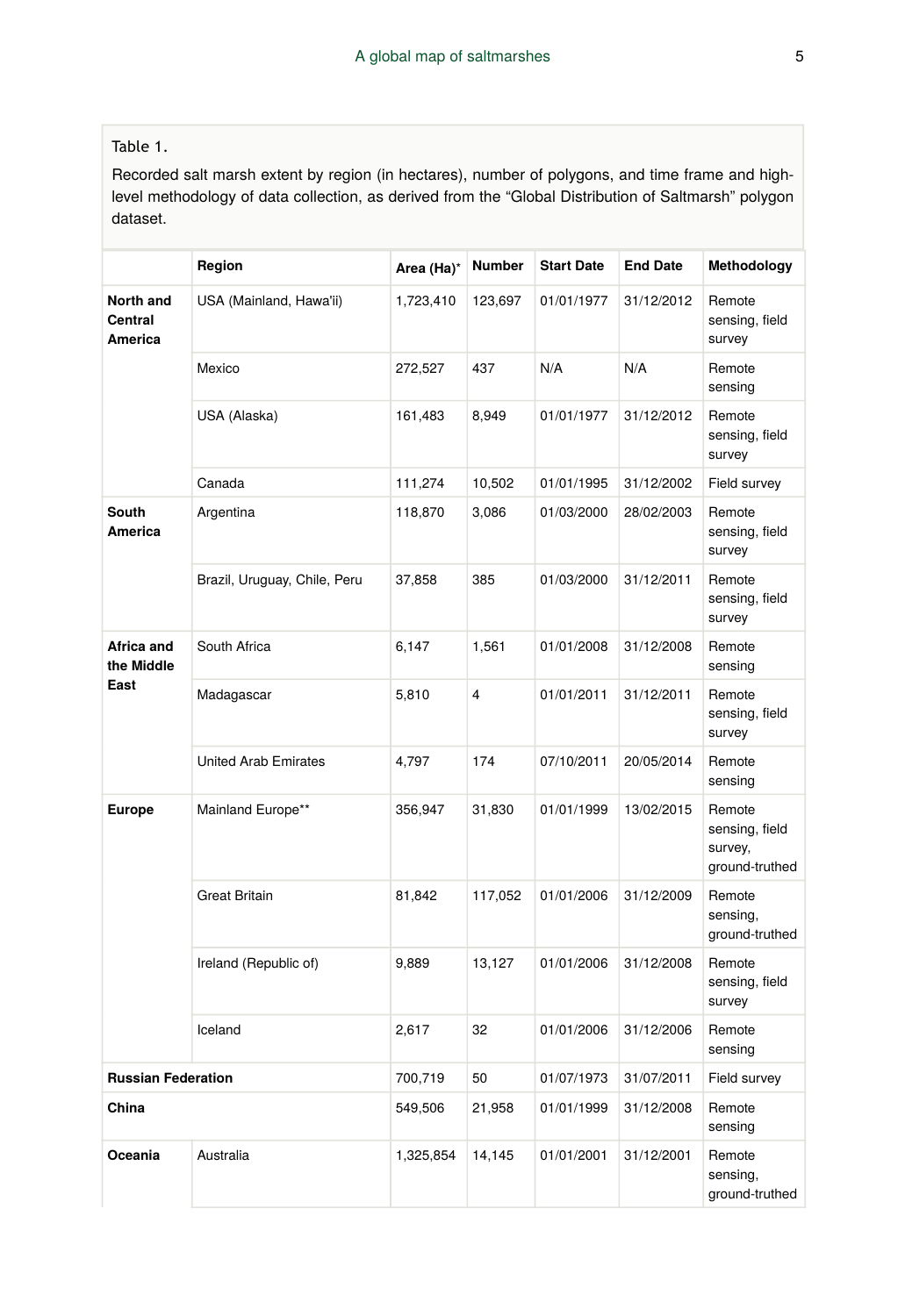#### 6 Mcowen C et al

|                                    | New Zealand                                                          | 19,650    | 2,482   | 01/01/2007 | 31/12/2008 | Remote<br>sensing                  |
|------------------------------------|----------------------------------------------------------------------|-----------|---------|------------|------------|------------------------------------|
| <b>Developing</b><br><b>States</b> | <b>Small Island</b> Puerto Rico and the U.S. Virgin 5,879<br>Islands |           | 1.498   | 01/01/1977 | 31/12/2012 | Remote<br>sensing, field<br>survey |
|                                    | Guam and the Commonwealth<br>of Northern Marianas                    | 8.2       | 13      | 01/01/1977 | 31/12/2012 | Remote<br>sensing, field<br>survey |
|                                    | American Samoa                                                       | 0.1       | 3       | 15/12/2003 | 15/12/2003 | Remote<br>sensing, field<br>survey |
|                                    | <b>TOTAL</b>                                                         | 5,495,089 | 350,985 |            |            |                                    |

\* Area calculated after dissolving to remove overlapping polygons.

\*\* Coverage in mainland Europe includes 20 countries: Albania, Belgium, Bulgaria, Croatia, Cyprus, Denmark, Estonia, Finland, France, Germany, Italy, Latvia, Montenegro, Netherlands, Portugal, Romania, Slovenia, Spain, Sweden and Turkey.

#### Table 2.

The number of saltmarsh point locations per country in the "Global Distribution of Saltmarsh" point dataset.

|                                   | Country              | Number of point records |
|-----------------------------------|----------------------|-------------------------|
| <b>North and Central America</b>  | Antigua and Barbuda  | $\mathbf{1}$            |
|                                   | Canada               | 25                      |
|                                   | Costa Rica           | $\overline{2}$          |
|                                   | Cuba                 | 3                       |
|                                   | Greenland            | 5                       |
|                                   | Mexico               | 15                      |
|                                   | Nicaragua            | $\mathbf{1}$            |
|                                   | Panama               | $\mathbf{1}$            |
|                                   | <b>United States</b> | $\mathbf{1}$            |
| <b>South America</b>              | Argentina            | 20                      |
|                                   | <b>Brazil</b>        | 6                       |
|                                   | Chile                | 11                      |
|                                   | Ecuador              | $\overline{4}$          |
|                                   | Peru                 | $\mathbf{1}$            |
|                                   | Uruguay              | $\overline{7}$          |
|                                   | Venezuela            | $\overline{4}$          |
| <b>Africa and the Middle East</b> | Algeria              | $\overline{2}$          |
|                                   | Angola               | 5                       |
|                                   | Djibouti             | $\mathbf{1}$            |
|                                   | Egypt                | 8                       |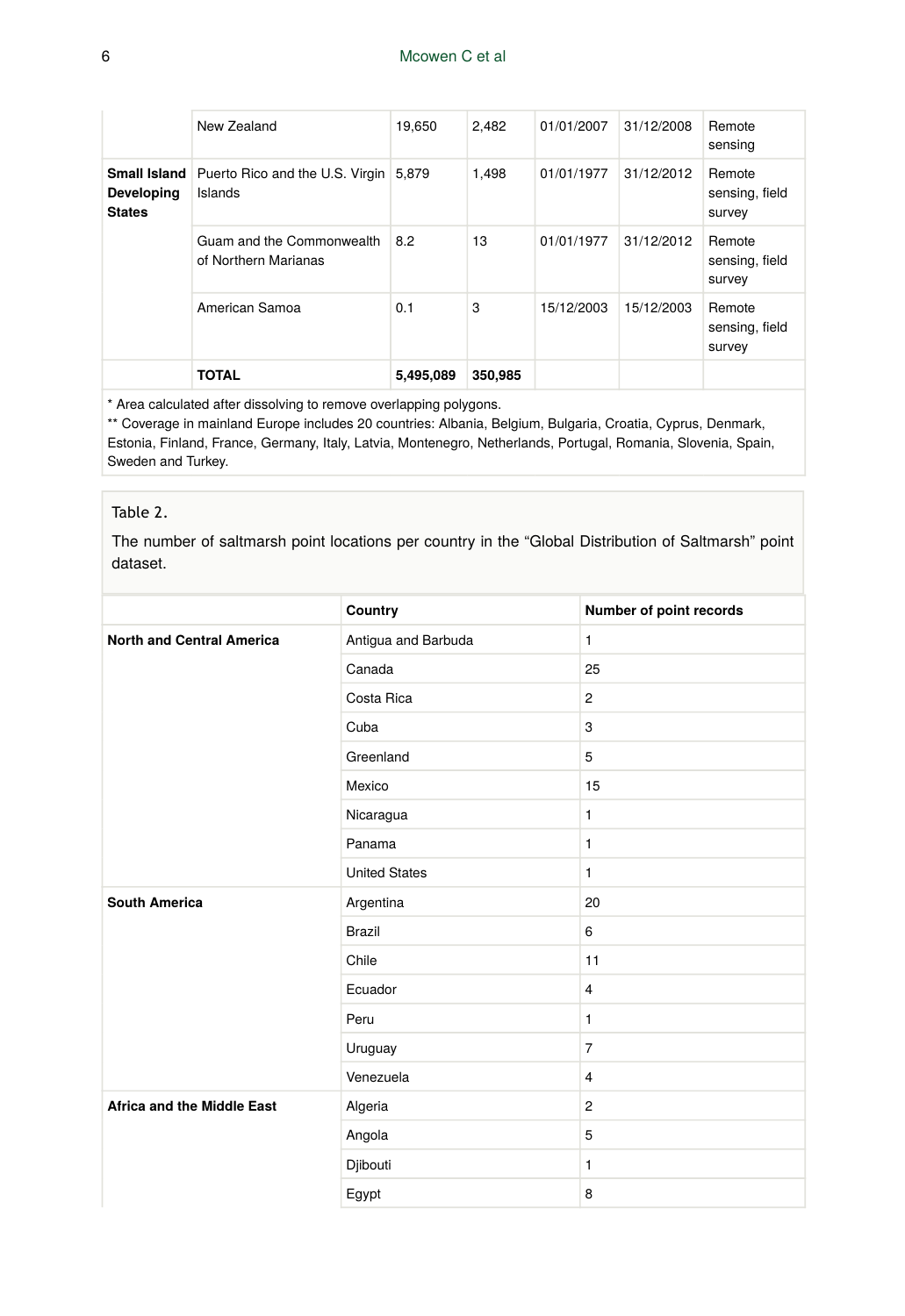#### A global map of saltmarshes 7

|  | Gambia                       | 2                       |
|--|------------------------------|-------------------------|
|  | Ghana                        | $\overline{c}$          |
|  | Iran (Islamic Republic of)   | 5                       |
|  | Iraq                         | 1                       |
|  | Kenya                        | $\overline{c}$          |
|  | Kuwait                       | 5                       |
|  | Mauritania                   | 3                       |
|  | Morocco                      | 3                       |
|  | Namibia                      | 2                       |
|  | Oman                         | $\mathbf{1}$            |
|  | Pakistan                     | 2                       |
|  | Qatar                        | $\overline{c}$          |
|  | Saudi Arabia                 | 14                      |
|  | Somalia                      | 1                       |
|  | South Africa                 | 12                      |
|  | Sudan                        | 1                       |
|  | Tanzania, United Republic of | 1                       |
|  | Tunisia                      | 2                       |
|  | <b>United Arab Emirates</b>  | 8                       |
|  | Western Sahara               | 1                       |
|  | Albania                      | 8                       |
|  | Azerbaijan                   | 1                       |
|  | <b>Bulgaria</b>              | 1                       |
|  | Croatia                      | 2                       |
|  | Estonia                      | 47                      |
|  | Georgia                      | $\overline{c}$          |
|  | Greece                       | 83                      |
|  | Iceland                      | 3                       |
|  | Latvia                       | 8                       |
|  | Lithuania                    | $\mathbf{1}$            |
|  | Norway                       | $\boldsymbol{7}$        |
|  | Poland                       | $\boldsymbol{9}$        |
|  | Slovenia                     | $\mathbf{1}$            |
|  | Spain                        | $\overline{\mathbf{c}}$ |
|  | Sweden                       | 5                       |
|  | Ukraine                      | $\overline{\mathbf{4}}$ |
|  | Russia                       | 29                      |
|  |                              |                         |

**Europe** 

**Russian Federation**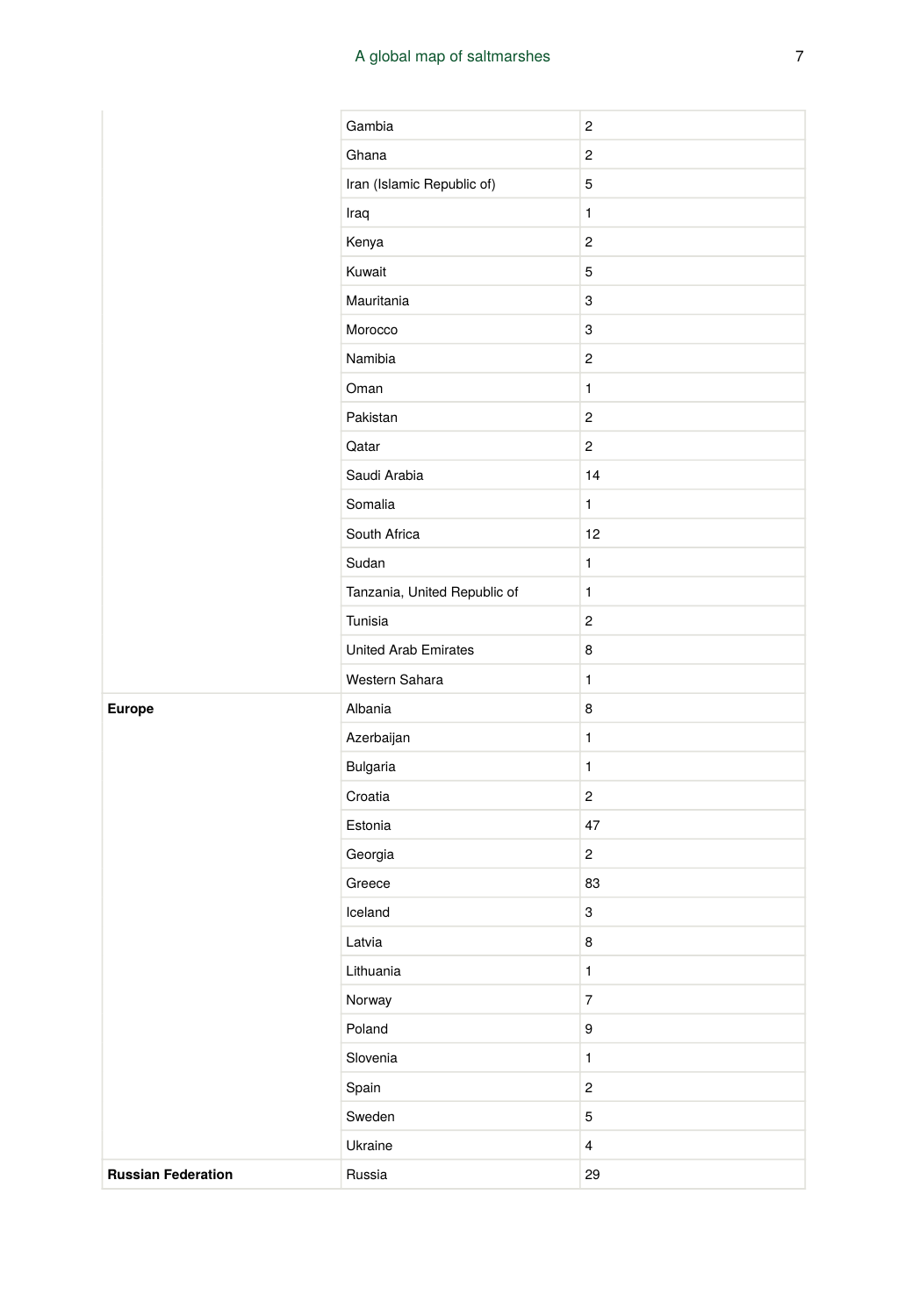| Oceania | American Samoa     | $\overline{2}$ |
|---------|--------------------|----------------|
|         | Cook Islands       | 1              |
|         | Fiji               | 1              |
|         | New Caledonia      | 1              |
|         | Tonga              | $\overline{c}$ |
|         | Vanuatu            | $\mathbf{2}$   |
| Asia    | Bahrain            | $\overline{4}$ |
|         | Cambodia           | 1              |
|         | India              | 6              |
|         | Japan              | 9              |
|         | Korea, DPR         | 1              |
|         | Korea, Republic of | 3              |
|         | Philippines        | $\overline{2}$ |
|         | Sri Lanka          | 10             |
|         | Taiwan             | 1              |
|         | Viet Nam           | 10             |

# **Sampling methods**

**Sampling description:** This dataset is composed of data derived from peer-reviewed articles and grey literature, including reports and databases created by governmental and non-governmental organisations, universities, institutes and researchers globally.

Data in the original source materials were collected using remote sensing and field-based survey methods, with data quality ranging from high-resolution maps to low-resolution representations. Inital work in compiling this dataset was led and funded by The Nature Conservancy with support from United Nations Environment World Conservation Monitoring Centre (UNEP-WCMC), with the second phase led and funded by UNEP-WCMC with contributions from Conservation International. As part of this process, detailed descriptions of the datasets were obtained and recorded within the associated metadata. Where available, these included the time frame of data collection, source(s), resolution and methods of processing.

**Quality control:** Data contributors were asked to submit metadata with each dataset to provide the contextual information important for informing analyses. Saltmarshes were identified in accordance with definitions provided by data sources, where available, or were determined using expert opinion (available in the supplementary material).

The precautionary principle was applied to ensure consistency across designations e.g if we were uncertain about the classification of the habitatit was not included. Please refer to the supplementary material and associated metadata for more information regarding each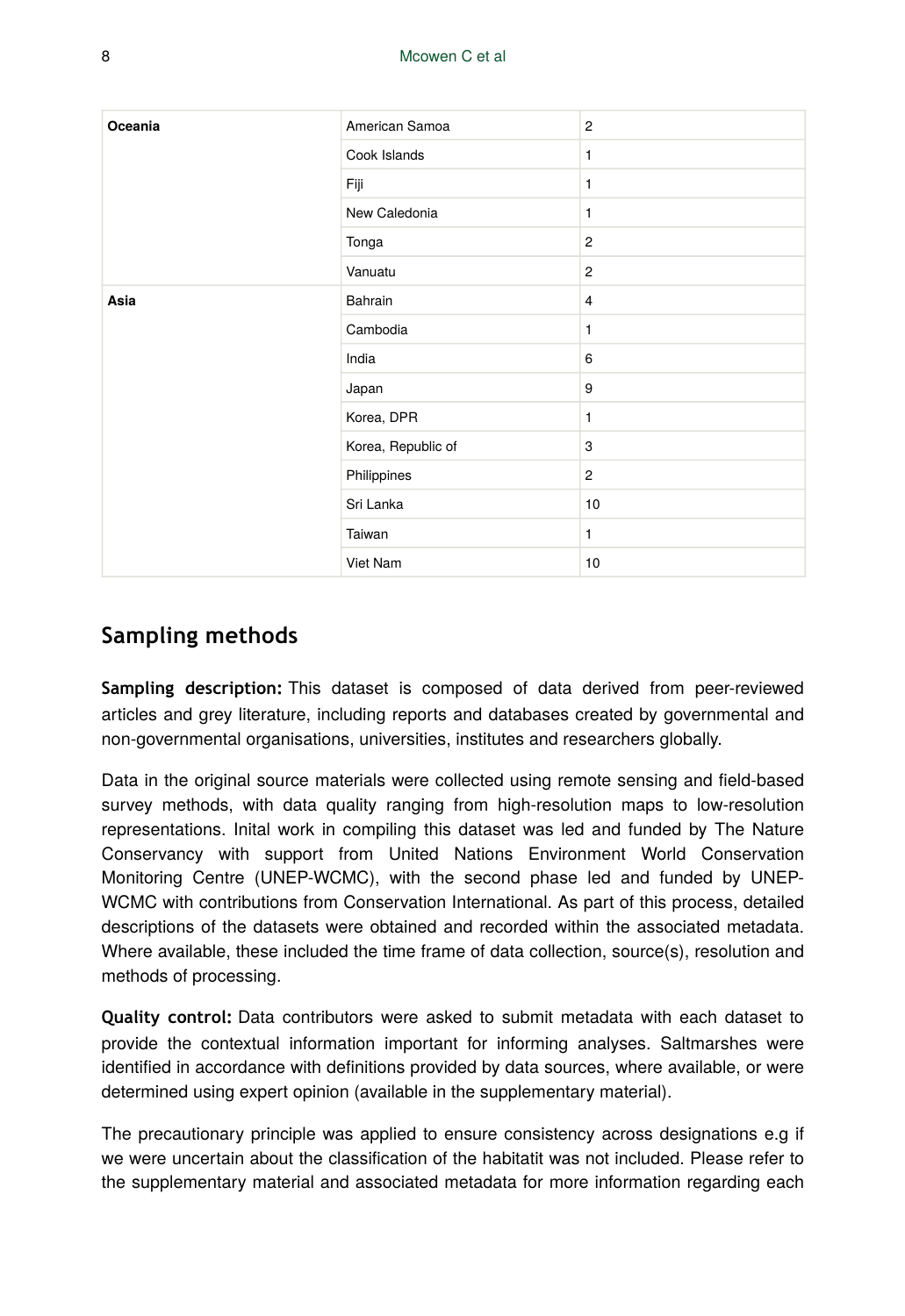data source presented. Where overlaps occurred, newer or ground-truthed data were prioritised. If equivalent in quality, overlapping and adjacent datasets were incorporated into the layer and dissolved to calculate total area.

Although data outlining mangrove extent are not included in the dataset, these habitats overlap with saltmarshes in some subtropical and tropical regions, with mangrove trees growing amongst saltmarsh, or with clear zones across the intertidal belt dominated by marsh plants or by mangroves. We therefore expect there to be some overlap between maps of these two habitats, although we have not yet "cleaned" these or assessed the level of overlap. The dataset contains a broad range of saltmarsh habitats, for example, the grass-dominated systems which are prevelant in the Eastern United states; the more shrub dominated systems of northern Europe and tundra based systems in Russia.

This map is not intended to reflect a comprehensive assessment of saltmarsh presence and absence, but rather an overview of the extent of our knowledge and data availability with regards to the locations of these habitats globally. While some datasets within the compilation document the time frame of data collection, the dataset as a whole cannot be used for temporal analyses of change due to an incomplete systematic survey of saltmarsh extent globally over time. Other challenges encountered when collating spatial habitat data globally include differing spatial resolutions (1:10,000 to 1:4,000,000); data collection methodologies (e.g. field surveys, remote sensing); licenses and use restrictions; spatial formats and data quality. Not all data records were validated through *in situ* surveys (denoted within the dataset), and some records were only available as points rather than polygons. While lacking estimates of area, these points provide important information on the location of these saltmarshes and the halophytic species known to occur in the region (through the accompanying Access database).

## **Geographic coverage**

**Description:** The dataset captures locational and contextual data for saltmarsh in 99 countries worldwide. The scale of the data varies from 1:10,000 to 1:4,000,000, with most falling within the 1:10,000 to 1:100,000 range.

#### **Taxonomic coverage**

**Description:** Saltmarshes were identified in accordance with definitions provided by data sources, where available, or were determined using expert opinion (available in the supplementary material).

## **Temporal coverage**

**Data range:** 1973-1-01 - 2015-1-01.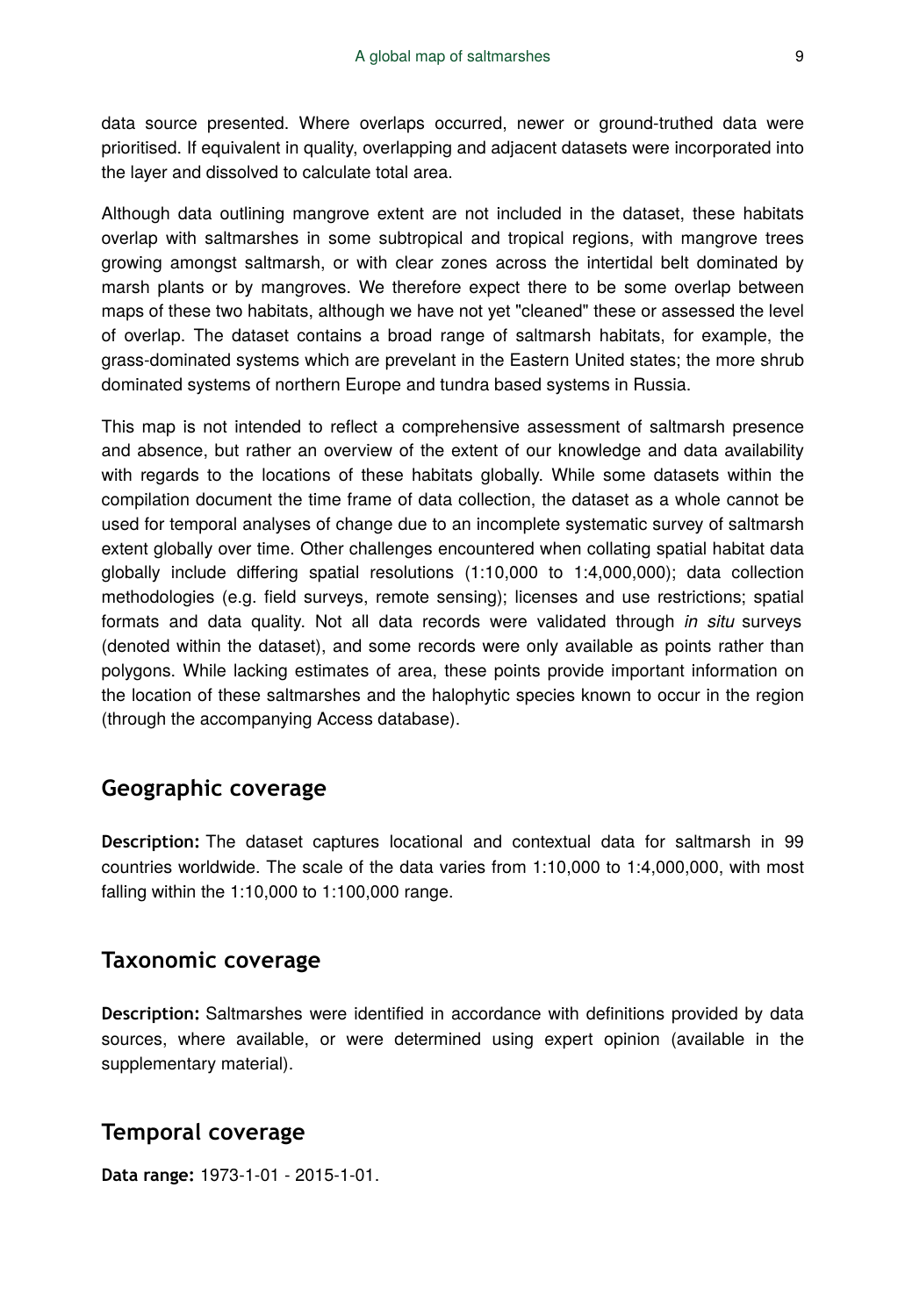**Notes:** The time frames for data collection range from 1973 to 2015, with most occuring after 2005

# **Usage rights**

**Use license:** Other

**IP rights notes:** The dataset is curated and distributed ([http://data.unep-wcmc.org/](http://data.unep-wcmc.org/datasets/43) [datasets/43\)](http://data.unep-wcmc.org/datasets/43) by the UN Environment World Conservation Monitoring Centre. The dataset is to be used in accordance with the terms and conditions of Attribution-NonCommercial 3.0 Unported (CC BY-NC 3.0) (<https://creativecommons.org/licenses/by-nc/3.0/>)

# **Data resources**

**Data package title:** A global map of saltmarshes

**Number of data sets:** 1

**Data set name:** Global saltmarsh distribution

**Download URL:** <http://data.unep-wcmc.org>

| Column label                | <b>Column description</b>   |
|-----------------------------|-----------------------------|
| A global map of saltmarshes | A global map of saltmarshes |

# **Acknowledgements**

The authors gratefully acknowledge financial support from the GEF Blue Forest project (CM, LVW), UNEP-WCMC's Proteus Partnership (CSM, LVW), and the "Building the European Biodiversity Observation Network" (EU BON) project ([www.eubon.eu\)](http://www.eubon.eu/), a 7th Framework Programme funded by the European Union under grant agreement No. 308454 (CSM, LVW). The authors would also like to acknowledge Kamila Jarnia for her assistance with compiling the data layer.

The authors would also like to extend their gratitude to the many data providers who kindly contributed their data to this effort; without their support, this dataset would not exist:

The European Environment Agency, Denmark; The Ramsar Convention Secretariat; UK Environment Agency; Rijkswaterstaat Dienst Zeeland, Netherlands; National Parks and Wildlife Service, Ireland; Humedale Conservation and Inventory Service, Subdirectorate General of Natural Environment, General Directorate of Quality and Environmental Assessment and Natural Environment, Ministry of Agriculture, Food and Environment (Servicio de Conservación e Inventariación de Humedale. Subdirección General de Medio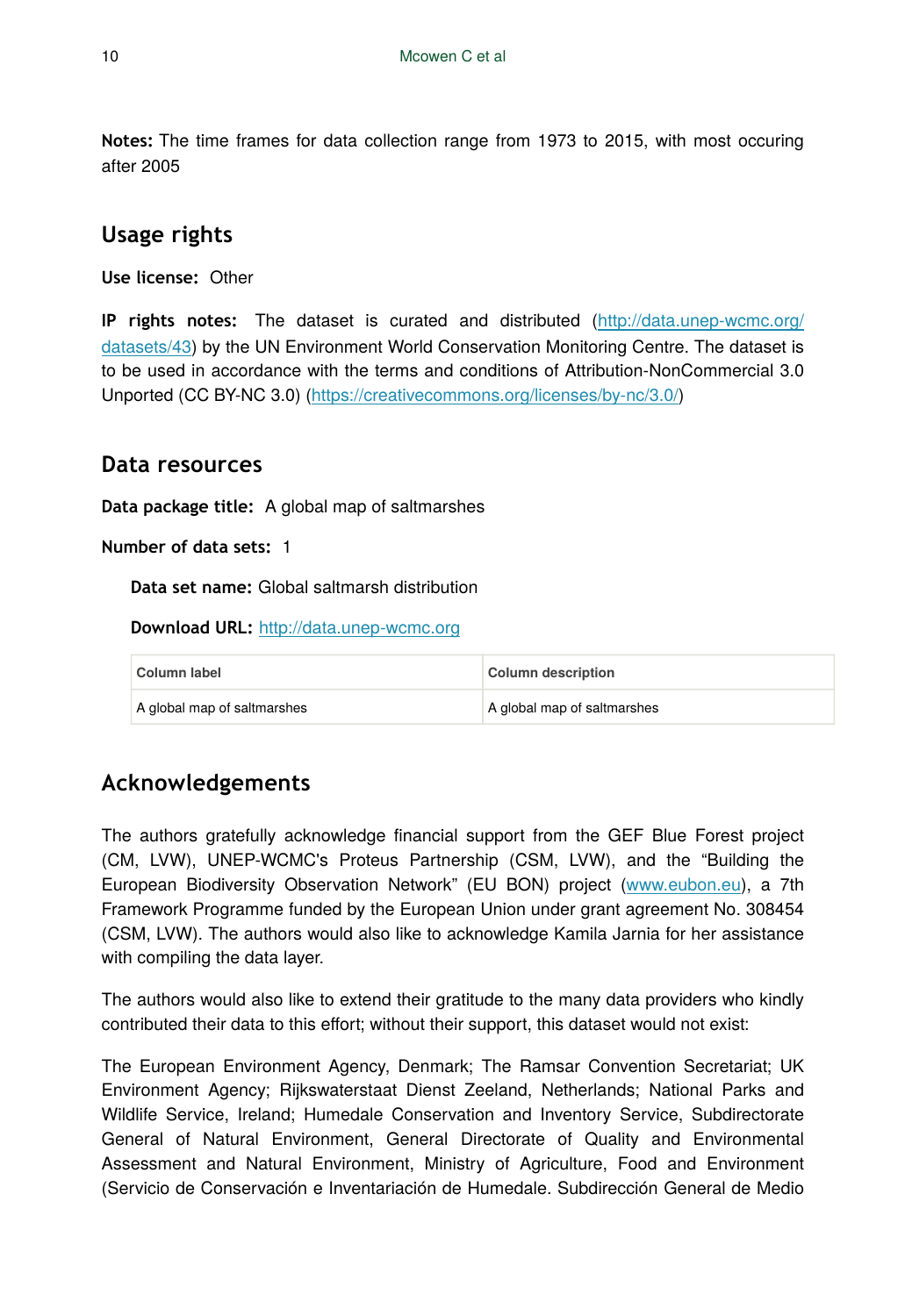Natural, Dirección General de Calidad y Evaluación Ambiental y Medio Natural, Ministerio de Agricultura, Alimentación y Medio Ambiente), Spain; Department of Commerce, National Oceanic and Atmospheric Administration, National Ocean Service, and the Coastal Services Center, USA; Waterway and Shipping Office Bremerhaven (Wasser- und Schifffahrtsamt Bremerhaven), Germany; Federal Institute of Hydrology, Germany; Land Office for Agriculture, Environment, and Rural Areas (Landesamt für Landwirtschaft, Umwelt und ländliche Räume), Schleswig-Holstein, Germany; Florida Fish and Wildlife Conservation Commission - Fish and Wildlife Research Institute, Center for Spatial Analysis, USA; Cawthron Institute (and various regional and city councils), New Zealand; National Office of the Environment, Madagascar; Swedish Environmental Protection Agency (Naturvårdsverket), Sweden; Abu Dhabi Environment Agency, United Arab Emirates; US Fish and Wildlife Service, USA; Geoscience Australia; Prince Edward Island Department Of Agriculture and Forestry, Canada; Nova Scotia Department of Natural Resources, Wildlife Division, Canada; New Brunswick Department of Natural Resources, Fish and Wildlife Branch, Canada; Ministry of Agriculture (Ministerio de Agricultura), Lima, Peru; Consorzio Venezia Nuova, Venice, Italy; Division of Water Resources, Hydraulic and Maritime Engineering, Athens, Greece; European Topic Centre on Biological Diversity; National Museum of Natural History (Museum National d'Histoire Naturelle), France; Estonian Environmental Information Centre; National Commission of Natural Protected Areas (Comisión Nacional de Áreas Naturales Protegidas), Mexico; The Nature Conservancy; Johannes Burmeister (Manfred-Hermsen-Stiftung); Elier Tabilo Valdivieso (Centro Neotropical de Entrenamiento en Humedales); BirdLife International, UK; Institute of Nature Conservation, Polish Academy of Sciences, Poland; Komarov Botanical Institute Russian Academy of Sciences; Gerasimov YN (2003; Pacific Institute of Geography, Russian Academy of Sciences); Institute of Remote Sensing and Digital Earth, China; Environmental Hydraulic Institute (IH Cantabria), University of Cantabria, Spain; Otars Opermanis, Latvia; Institute of Marine and Coastal Research, National University of Mar del Plata (Instituto de Investigaciones Marinas y Costeras, Universidad Nacional de Mar del Plata), Argentina; Ping Zuo (Nanjing University); Tomkovich PS et al. (2002); Spilling et al. (1995); Miniev (1991); Syroechkovski (1995); Tolvanen et al. (1996); Syroechkovski et al. (1998); Sandring et al. (2001); João M. Neto (IMAR-Univ. Coimbra); Isabel Caçador (CO-FFCUL); Pilar García (INDUROT); Botany Department, Nelson Mandela Metropolitan University, South Africa; Neil Saintilan (NSW Department of Energy, Climate Change and Water, Australia); Olga A. Mochalova (Institute of the Biological Problems of the North); The British Columbia Marine Conservation Analysis, Canada.

## **References**

- Adam P (1990) The saltmarsh biota. Saltmarsh ecology[. https://doi.org/10.1017/](https://doi.org/10.1017/cbo9780511565328.003) [cbo9780511565328.003](https://doi.org/10.1017/cbo9780511565328.003)
- Barbier E, Hacker S, Kennedy C, Koch E, Stier A, Silliman B (2011) The value of estuarine and coastal ecosystem services. Ecological Monographs 81 (2): 169‑193. <https://doi.org/10.1890/10-1510.1>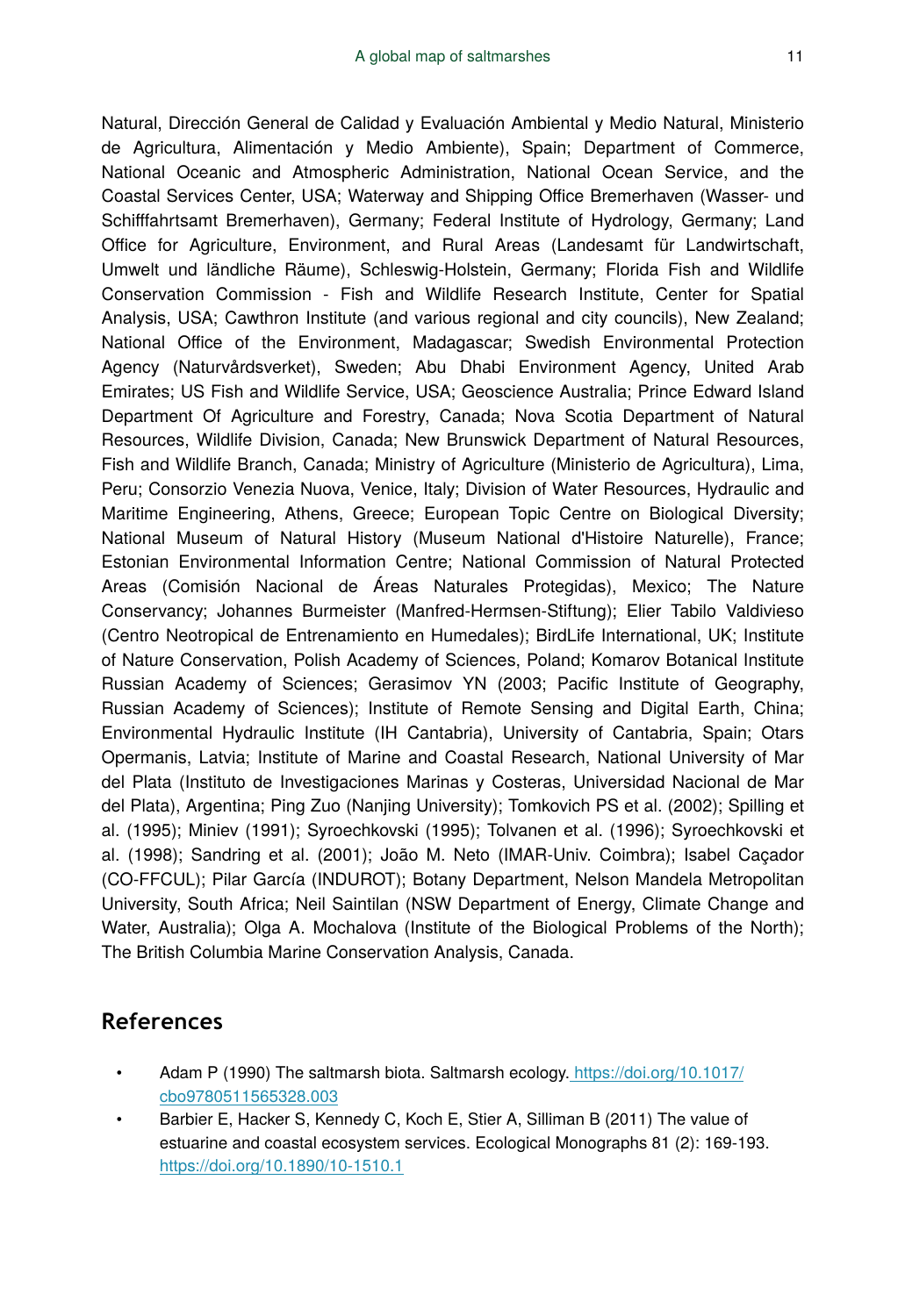- Crooks S, Herr D, Tamelander J, Laffoley D, Vandever J (2011) Mitigating climate change through restoration and management of coastal wetlands and near-shore marine ecosystems : challenges and opportunities. Environment department papers ; no. 121. Marine ecosystem series. World Bank, Washington, DC
- Deegan L, Hughes J, Rountree R (2000) Salt Marsh Ecosystem Support of Marine Transient Species. In: Weinstein M, Kreeger D (Eds) Concepts and Controversies in Tidal Marsh Ecology. Springer, Netherlands. [ISBN 978-0-306-47534-4]][. https://](https://doi.org/10.1007/0-306-47534-0_16) [doi.org/10.1007/0-306-47534-0\\_16](https://doi.org/10.1007/0-306-47534-0_16)
- Dixon MJ, Loh J, Davidson NC, Beltrame C, Freeman R, Walpole M (2016) Tracking global change in ecosystem area: The Wetland Extent Trends index. Biological Conservation 193: 27‑35. <https://doi.org/10.1016/j.biocon.2015.10.023>
- Duarte C, Dennison W, Orth RW, Carruthers TB (2008) The Charisma of Coastal Ecosystems: Addressing the Imbalance. Estuaries and Coasts 31 (2): 233‑238. [https://](https://doi.org/10.1007/s12237-008-9038-7) [doi.org/10.1007/s12237-008-9038-7](https://doi.org/10.1007/s12237-008-9038-7)
- Fischer J, Reed-Andersen T, Klug J, Chalmers A (2000) Spatial Pattern of Localized Disturbance along a Southeastern Salt Marsh Tidal Creek. Estuaries 23 (4): 565. <https://doi.org/10.2307/1353146>
- Fourqurean J, Duarte C, Kennedy H, Marbà N, Holmer M, Mateo MA, Apostolaki E, Kendrick G, Krause-Jensen D, McGlathery K, Serrano O (2012) Seagrass ecosystems as a globally significant carbon stock. Nature Geoscience 5 (7): 505-509. [https://](https://doi.org/10.1038/ngeo1477) [doi.org/10.1038/ngeo1477](https://doi.org/10.1038/ngeo1477)
- Gedan KB, Silliman BR, Bertness MD (2009) Centuries of Human-Driven Change in Salt Marsh Ecosystems. Annual Review of Marine Science 1 (1): 117-141. [https://](https://doi.org/10.1146/annurev.marine.010908.163930) [doi.org/10.1146/annurev.marine.010908.163930](https://doi.org/10.1146/annurev.marine.010908.163930)
- Giri C, Ochieng E, Tieszen LL, Zhu Z, Singh A, Loveland T, Masek J, Duke N (2010) Status and distribution of mangrove forests of the world using earth observation satellite data. Global Ecology and Biogeography 20 (1): 154-159. [https://doi.org/10.1111/](https://doi.org/10.1111/j.1466-8238.2010.00584.x) [j.1466-8238.2010.00584.x](https://doi.org/10.1111/j.1466-8238.2010.00584.x)
- Greenberg R, Cardoni A, Ens B, Gan X, Isacch JP, Koffijberg K, Loyn R (2014) The distribution and conservation of birds of coastal salt marshes. Coastal Conservation. <https://doi.org/10.1017/cbo9781139137089.008>
- Green E, Short F (2003) World Atlas of Seagrasses. University of California Press, Berkeley, 310 pp. URL: [https://www.unep-wcmc.org/resources-and-data/world-atlas-of](https://www.unep-wcmc.org/resources-and-data/world-atlas-of-seagrasses)[seagrasses](https://www.unep-wcmc.org/resources-and-data/world-atlas-of-seagrasses) [ISBN 978-0520240476]
- Hutchison J, Manica A, Swetnam R, Balmford A, Spalding M (2013) Predicting Global Patterns in Mangrove Forest Biomass. Conservation Letters 7 (3): 233-240. [https://](https://doi.org/10.1111/conl.12060) [doi.org/10.1111/conl.12060](https://doi.org/10.1111/conl.12060)
- Martin CS, Tolley MJ, Farmer E, Mcowen CJ, Geffert JL, Scharlemann JP, Thomas HL, Bochove JHv, Stanwell-Smith D, Hutton JM, Lascelles B, Pilgrim JD, Ekstrom JM, Tittensor DP (2015) A global map to aid the identification and screening of critical habitat for marine industries. Marine Policy 53: 45-53. [https://doi.org/10.1016/](https://doi.org/10.1016/j.marpol.2014.11.007) [j.marpol.2014.11.007](https://doi.org/10.1016/j.marpol.2014.11.007)
- Neubauer S (2009) Silliman, B. R., E. D. Grosholz, and M. D. Bertness (ed.) Human Impacts on Salt Marshes: A Global Perspective. Wetlands 30 (1): 173‑175. [https://](https://doi.org/10.1007/s13157-009-0013-2) [doi.org/10.1007/s13157-009-0013-2](https://doi.org/10.1007/s13157-009-0013-2)
- Pendleton L, Donato D, Murray B, Crooks S, Jenkins WA, Sifleet S, Craft C, Fourqurean J, Kauffman JB, Marbà N, Megonigal P, Pidgeon E, Herr D, Gordon D, Baldera A (2012)